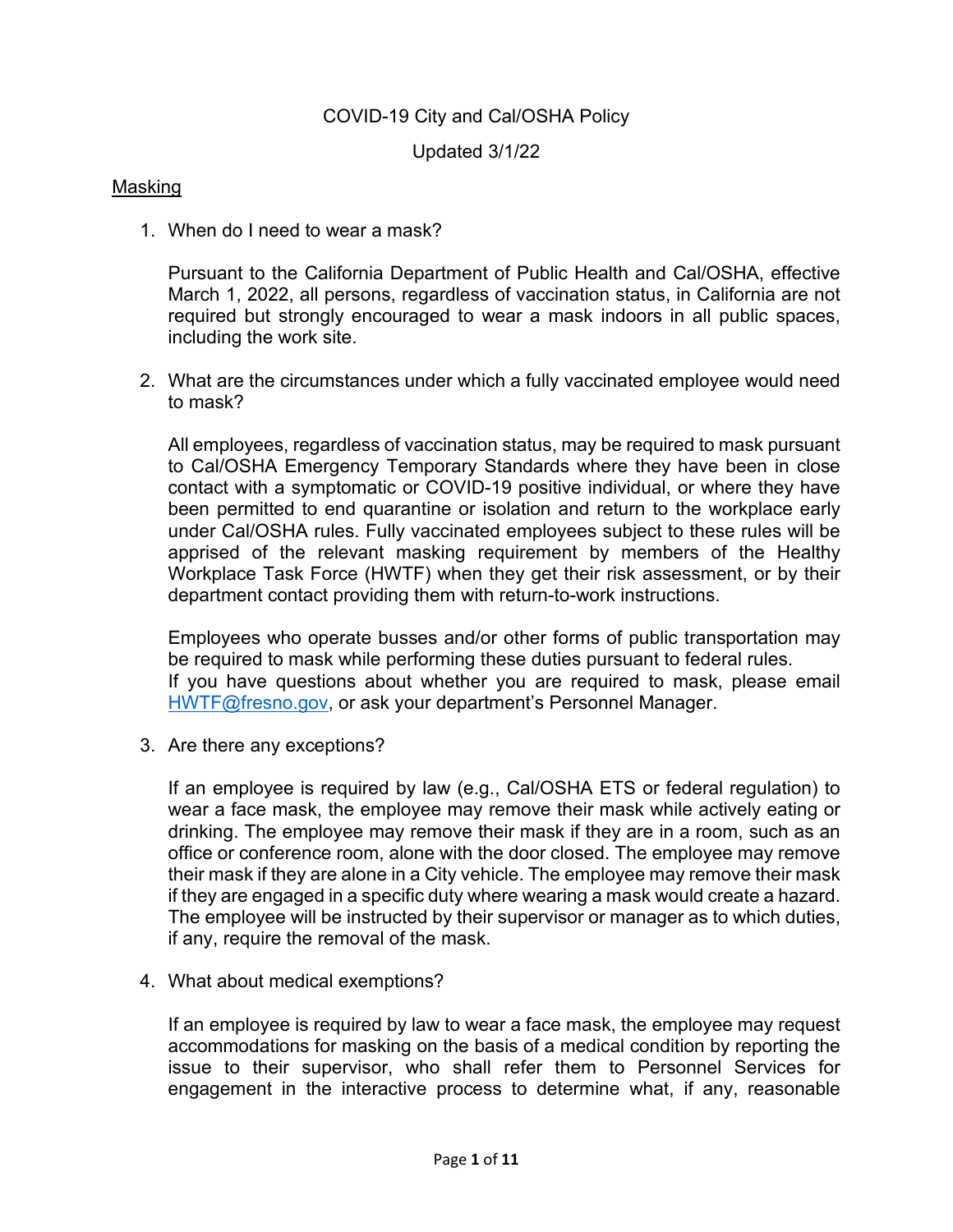accommodations will allow them to perform the essential functions of their job, including complying with COVID-19 protocol.

5. What about religious exemptions?

The California Department of Public Health and Cal/OSHA do not recognize religious exemptions for masking.

6. What types of masks are allowable?

Cal/OSHA states: "Acceptable masks are defined as surgical masks, medical procedure masks, respirators, or tightly woven fabric or non-woven materials of at least two layers that cover the nose and mouth. Scarfs, ski masks, bandanas, turtleneck collars, or a single layer of fabric is not acceptable. Masks must not let light through when held up to a light source." (See California Department of Industrial Relations "COVID-19 Emergency Temporary Standards Frequently Asked Questions" updated December 15, 2021).

Alternative masks or face covering are only allowable as an accommodation resulting from a medical condition, as determined during the interactive process described in question 3 above.

7. I don't have a mask. Where can I get one?

The City will provide employees with appropriate masks as needed. If you need masks, please let your supervisor know and you will be given appropriate masks free of charge.

8. What are the consequences for failing to abide by masking rules?

Any employee refusing to comply with a lawful directive will be subject to corrective action and/or disciplinary action, up to and including termination. *Masking pursuant to federal, state, and local rules is not optional.* If an employee is unclear as to whether they are legally required to wear a mask, they should consult their supervisor as soon as possible.

# Self-Assessment/Reporting Contact and Symptoms

9. Do I still need to complete a self-assessment every day?

Yes. All employees, unless off work for reasons other than being ill or acting as a caretaker for an ill person are required to complete a self-screening assessment each day before beginning their assigned work shift.

10.Do I really need to report any symptom listed, even if I have an underlying condition?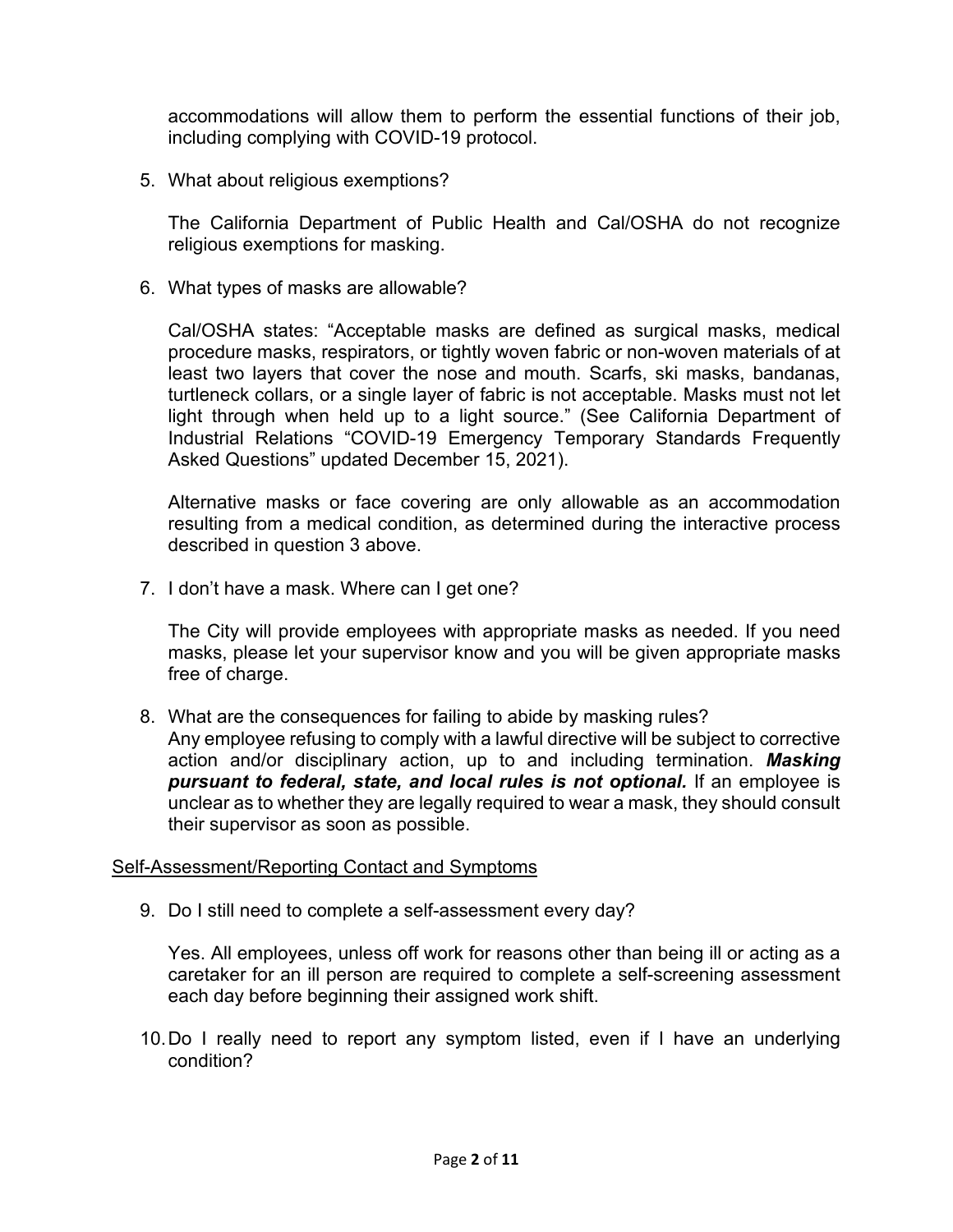Yes. All employees must report all symptoms listed and remain at home pending an assessment. Symptoms due to an underlying health condition will be assessed and the employee will be given instructions accordingly.

If in doubt, report and stay home.

11.What counts as "contact?"

Cal/OSHA defines close contact as being within six feet of an infected, or symptomatic individual for a cumulative fifteen minutes or more within a twentyfour-hour period, during the infections period. Please note, the fifteen minutes need not be consecutive. Please also note that masking and/or vaccination status is irrelevant for purposes of determining close contact.

Please note, if you, yourself, have tested positive for COVID-19, this needs to be reported as "contact," even if you are asymptomatic.

12. Will I be subject to discipline for missing work due to COVID-19 related reasons?

No. On the contrary, employees are required to report symptoms, close contact, and positive test results. Employees will never be disciplined due to reporting symptoms, contact, or a positive test, or for absences related to COVID-19 reasons. Failing to report may result in corrective and/or disciplinary action, up to and including termination. Employees should err on the side of caution and report symptoms, contact, or positive results if in doubt.

13.What about vaccine and/or booster side effects?

Employees must report any symptoms listed on the self-assessment, even if the employee believes they are side-effects from a recent vaccination or booster. The timing of the vaccination or booster will be considered when analyzing whether the employee is subject to quarantine or isolation.

14.I took a rapid test/PCR test outside of the workplace and it was positive. Do I need to let the City know?

Yes. Regardless of the reason you took a test, you must inform the City as soon as possible once you receive a positive test result on either a PCR or antigen (i.e., rapid) test. Please provide a copy of the test results, or a photo of the positive rapid test to your supervisor and remain at home pending further assessment.

### Vaccination Status/Rules

15.Is the City requiring employees to be vaccinated?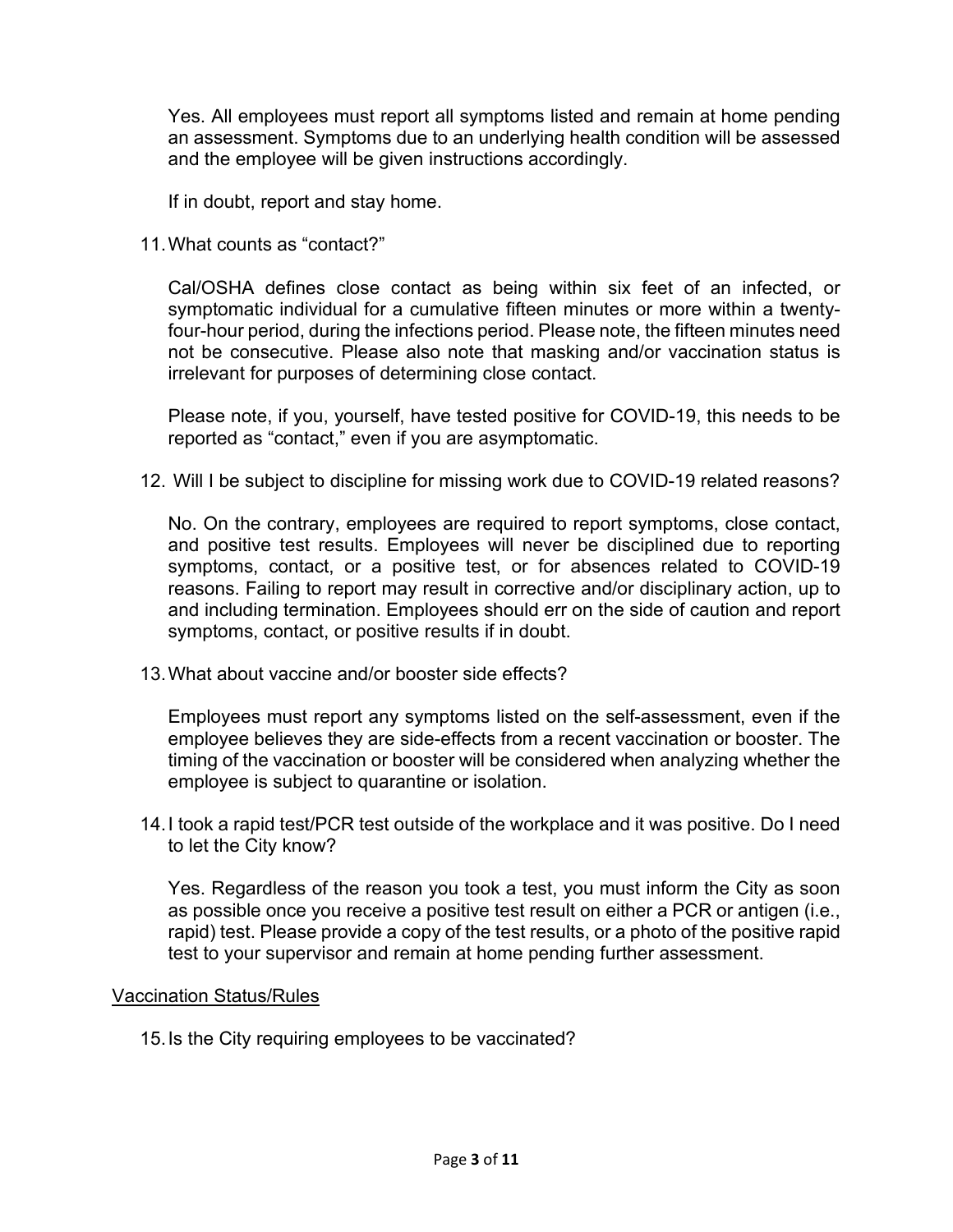No, except for employees newly hired after October 13, 2021. Current employees are not required to get vaccinated, although the City strongly encourages employees to get vaccinated.

16.Do I need to provide proof of my vaccination?

Cal/OSHA Emergency Temporary Standards require employers to document employees' "Fully Vaccinated" status for purposes of determining whether employees will need to be excluded as a COVID-19 case or for close contact exposure. Employees are therefore encouraged to provide proof of vaccination to Personnel Services. If an employee does not furnish proof of vaccination status, the City will assess the employee as though they are unvaccinated for purposes of quarantine and isolation, and employees will be subject to rules for unvaccinated employees.

17.When am I considered "fully vaccinated?"

You are considered fully vaccinated two weeks after the second shot of a two-shot series (i.e., Pfizer or Moderna) or two weeks after the single shot of Johnson & Johnson.

18.What about boosters?

If employees are eligible for boosters and receive them, employees are encouraged to furnish proof to Personnel Services. Booster status is relevant to the analysis of exclusion from the workplace.

19.Where can I obtain a vaccination and/or booster?

Keep an eye on weekly Public Affairs emails, which detail weekly testing schedules as well as vaccination and/or booster clinics. Employees may obtain the vaccine and/or booster free of charge.

### Exclusion from the Workplace (i.e., isolation and/or quarantine)

Effective January 14, 2022, Cal/OSHA adopted the current California Department of Public Health guidelines for quarantine and isolation periods. In most cases, these new rules offer employees the opportunity to return to the workplace earlier than they could before if certain conditions are met.

20.I tested positive for COVID, what can I expect?

An employee testing positive for COVID either on a PCR or Antigen (i.e., rapid) test has a default isolation period of ten days from the date the positive sample was collected. An employee testing positive may return to work after as few as five days if the following three conditions are met: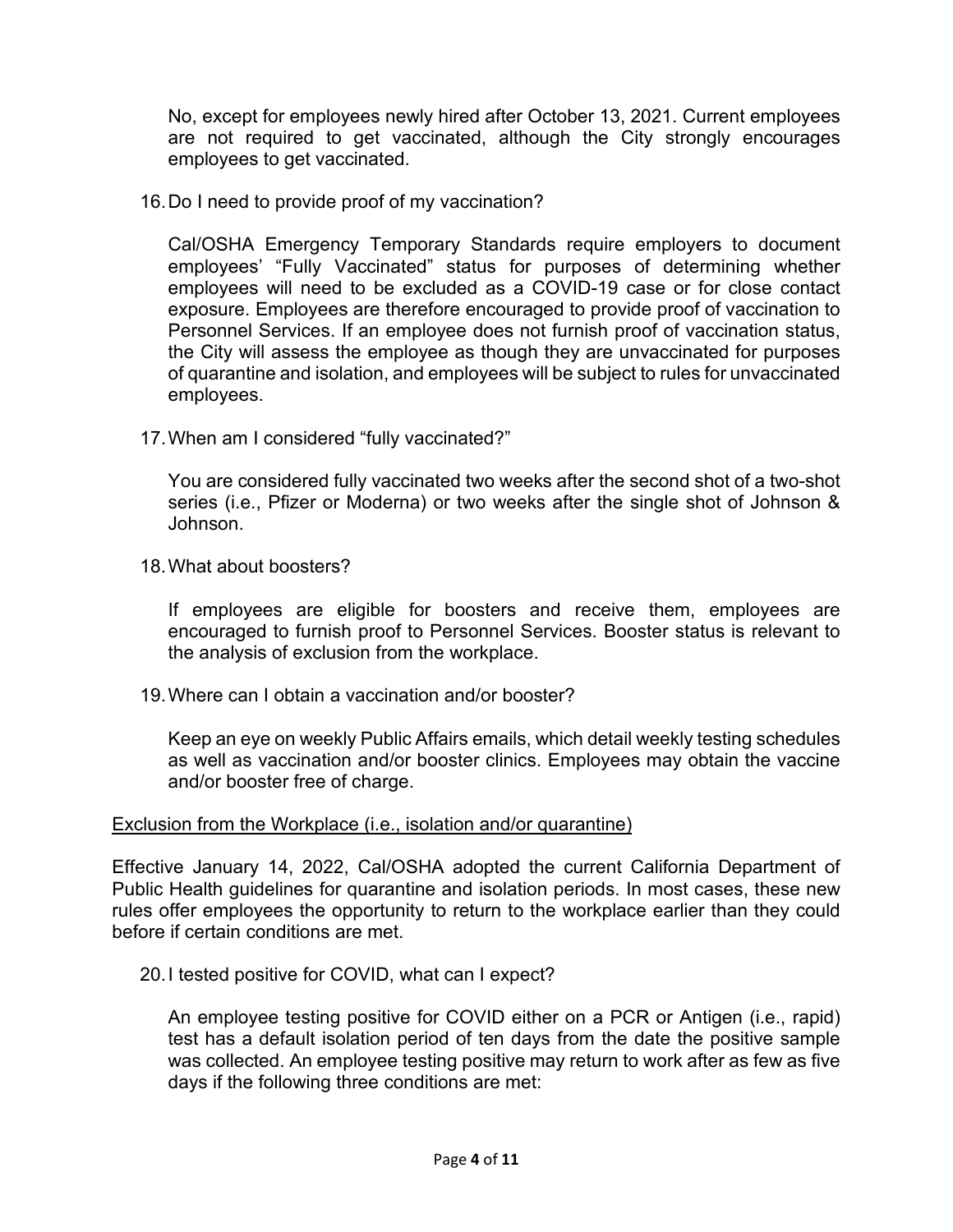- a. The employee tests negative on an antigen (i.e., rapid) test on day five (5) or later. The day of the collection of the positive sample is day zero (0), so you will count from one the day after the collection of the positive sample, and;
- b. The employee is asymptomatic or symptoms are improving, and;
- c. The employee has been fever-free for at least twenty-four hours without the use of fever-reducing medications.

If any of these conditions are unmet, the employee must continue to isolate until either all three conditions are met or at least ten days have passed, and the employee has been fever-free for at least twenty-four hours without the use of fever-reducing medications.

21.I am symptomatic but have not tested. What can I expect?

Irrespective of vaccination status, any symptomatic employee has a default isolation period of ten days from the date symptoms emerged. An employee with symptoms may return to work after as few as five days if the following three conditions are met:

- a. The employee tests negative on an antigen (i.e., rapid) test on day five (5) or later. The day of the collection of the positive sample is day zero (0), so you will count from one the day after the collection of the positive sample, and;
- b. The employee is asymptomatic and;
- c. The employee has been fever-free for at least twenty-four hours without the use of fever-reducing medications.

If any of these conditions are unmet, the employee must continue to isolate until either all three conditions are met or at least ten days have passed, and the employee has been fever-free for at least twenty-four hours without the use of fever-reducing medications.

22.I am unvaccinated and have had close contact with a COVID case or a presumed COVID case (i.e., symptomatic person). What should I expect?

Employees in this category have a default quarantine period of ten days from the date symptoms emerged. An unvaccinated employee may return to work after as few as five days if the following three conditions are met:

a. The employee tests negative on an antigen (i.e., rapid) test on day five (5) or later. The day of the collection of the positive sample is day zero (0), so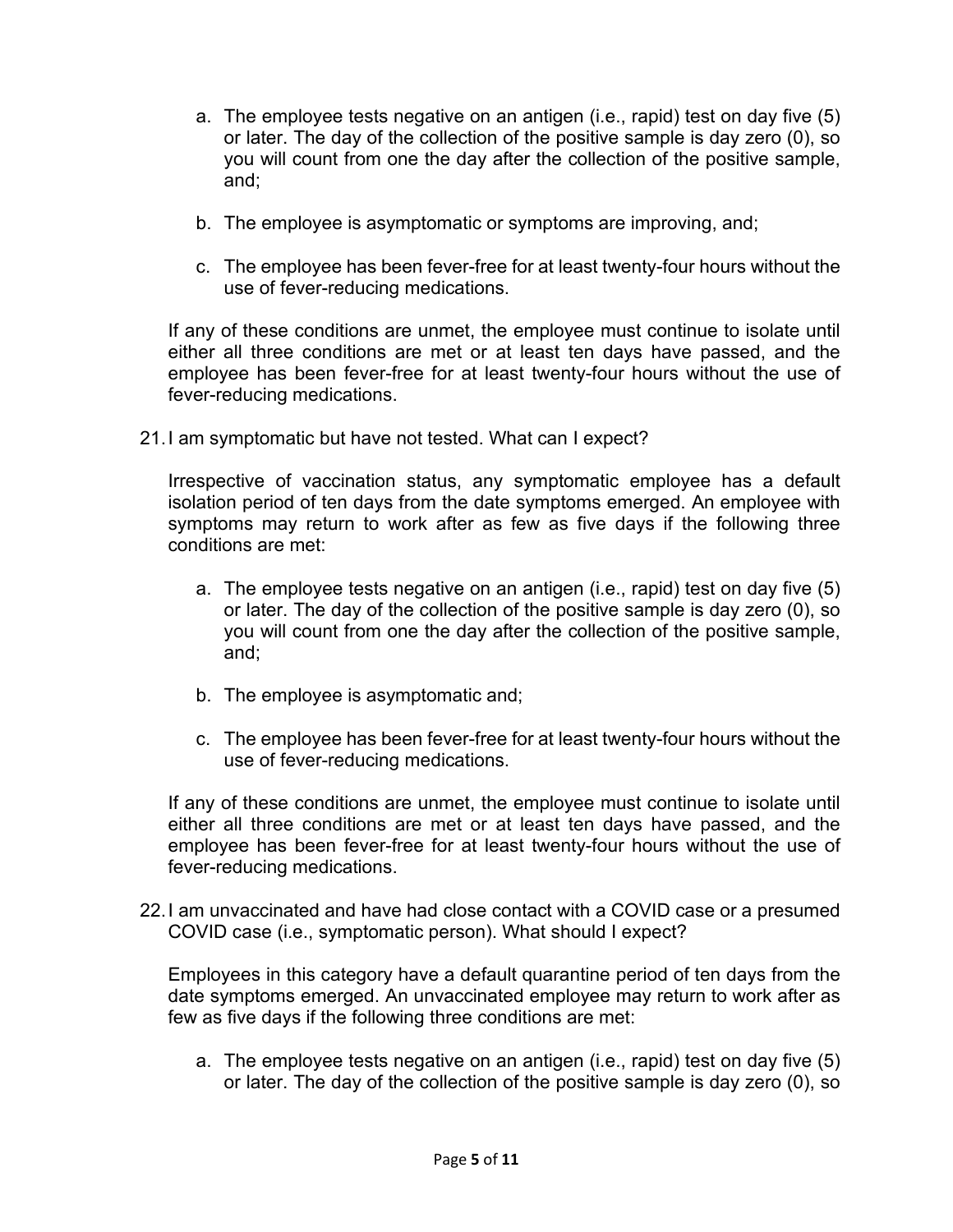you will count from one the day after the collection of the positive sample, and;

- b. The employee is asymptomatic and;
- c. The employee has been fever-free for at least twenty-four hours without the use of fever-reducing medications.

If any of these conditions are unmet, the employee must continue to quarantine until either all three conditions are met or at least ten days have passed, and the employee has been fever-free for at least twenty-four hours without the use of fever-reducing medications.

23.I am fully vaccinated and booster eligible and have not yet had my booster. I have had close contact with a COVID case or presumed COVID case (i.e., symptomatic person). What should I expect?

Employees in this category need not quarantine if the following three conditions are met:

- a. The employee remains asymptomatic, and;
- b. The employee takes an antigen (i.e., rapid) test on day three (3) through five (5) and the results are negative, and
- c. The employee masks and remains six feet apart from all other employees in the workplace pending negative test results.

If any of these conditions are unmet, the employee must quarantine for ten days, starting from the last day of close contact. If an employee has already returned to work and is unable or unwilling to test on day three (3) through five (5), that employee will be sent home to quarantine for the balance of the ten-day period.

Once an employee in this category produces a negative test taken on days three (3) through five (5), the employee may continue to work normally, and the six-foot rule no longer applies. However, the employee, regardless of vaccination status, must remain masked for ten days from the last day of close contact.

24.I am vaccinated and boosted or fully vaccinated and not yet booster eligible. I have had close contact with a COVID case or presumed COVID case (i.e., symptomatic person). What should I expect?

Employees in this category need not quarantine if the following three conditions are met:

a. The employee remains asymptomatic; and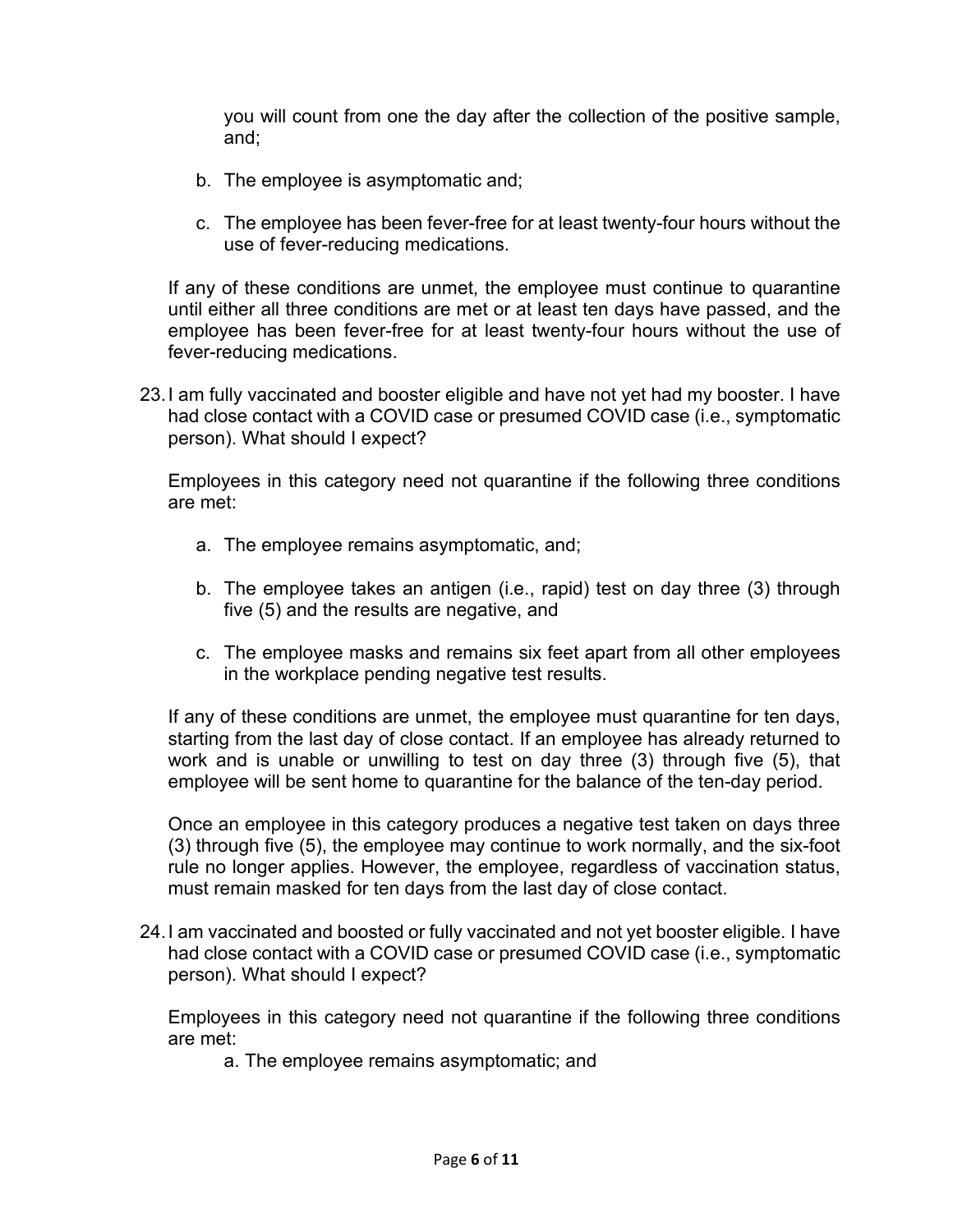b. The employee takes an antigen (i.e., rapid) test on day five (5) and the results are negative; and

c. The employee masks and remains six feet apart from all other employees in the workplace pending negative test results.

Once an employee in this category produces a negative test taken on day five (5), the employee may continue to work normally, and the six-foot rule no longer applies. However, the employee must remain masked for ten days from the last day of close contact.

If the employee is unable or unwilling to provide a test on day five (5) and the employee remains asymptomatic, the employee may remain at work, but must continue to mask and remain six feet apart from all other employees in the workplace for a total of fourteen (14) days from the last day of close contact.

25.My close contact is a dependent from whom I cannot isolate (i.e., I am a caretaker). What should I expect?

Caretakers who are unvaccinated or fully vaccinated and booster eligible but have not yet received a booster vaccine, and are unable to isolate their sick family member, must remain quarantined until the dependent no longer qualifies as a COVID-19 case (i.e., the dependent is no longer subject to a state or local quarantine or isolation order, the dependent is cleared to return to school, the dependent tests negative on day five or later, or at least ten days have passed since the dependent tested positive or symptoms developed). The day the dependent is no longer subject to a quarantine or isolation order becomes the City employee's day zero. Depending on vaccination status, the employee may then return to work under the conditions discussed in the applicable question 22 or 23 above.

Caretakers who are fully vaccinated and boosted or fully vaccinated and not yet booster eligible and are unable to isolate their sick family member, are not required to quarantine and may resume working in the workplace provided caretakers meet all the following conditions:

1) asymptomatic;

- 2) continues to monitor for symptoms;
- 3) wear mask;
- 4) maintain six feet physically distanced from other employees; and
- 5) report last close contact date (i.e., day zero).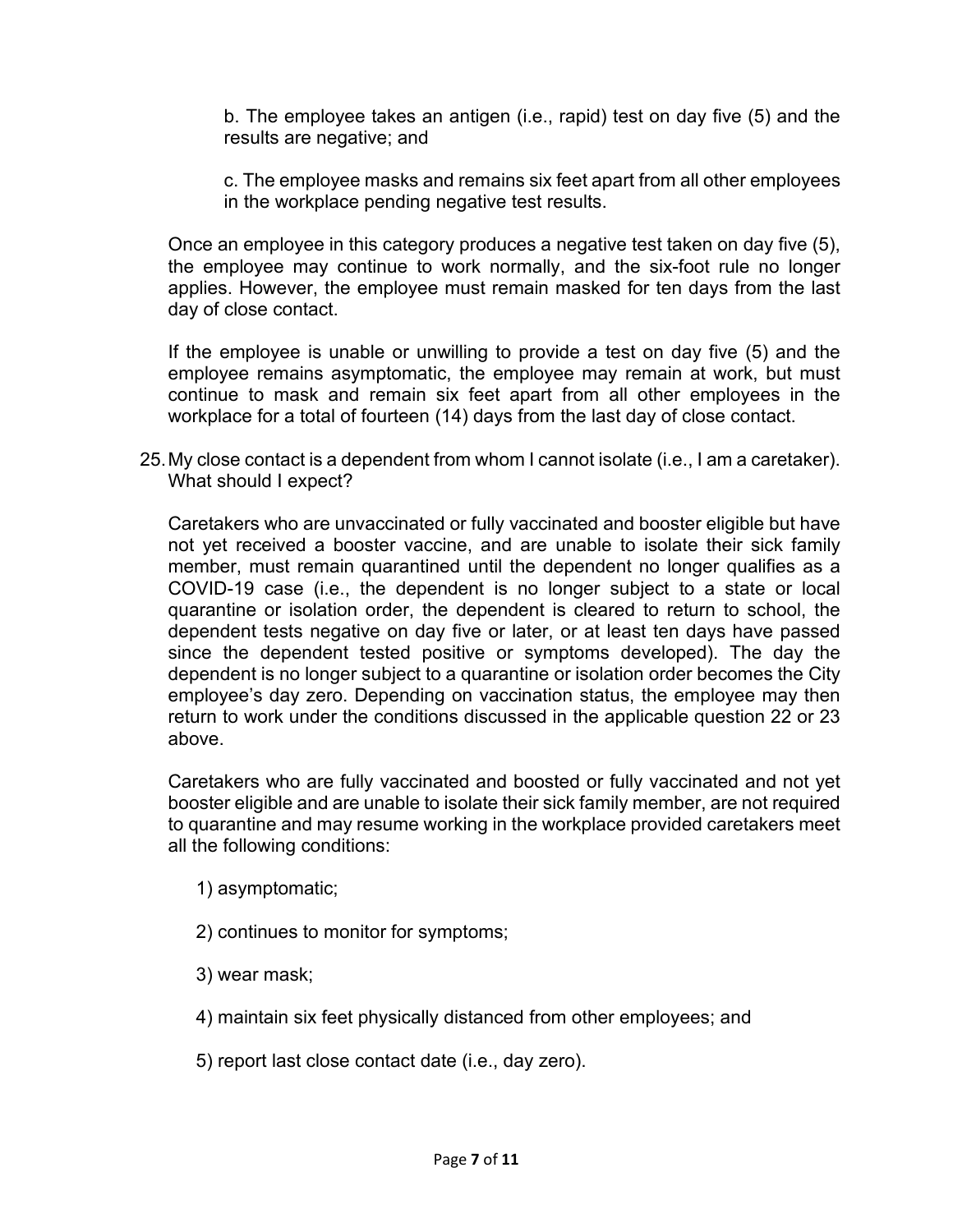Upon determination of employee's last close contact date (i.e., day zero), the employee resumes work under the conditions discussed in question 24 above.

26.When the Cal/OSHA rules require a test, what kind of test are they talking about?

While a PCR test remains valid under Cal/OSHA rules, for purposes of early return to work, Cal/OSHA prefers antigen (i.e., rapid) tests. This includes the antigen tests you get at the store and administer yourself at home.

Please note: Negative PCR tests are no longer required for early return to work.

27.Do I still need a physician's note to return to work early?

No. There is no longer a physician's note required.

28.Do I need to provide proof of my negative test to return to work early?

Yes. Please send a photograph of your negative rapid test to your supervisor or your personnel manager when requesting approval for early return to work.

29.Where do I get an antigen (i.e., rapid) test?

The City's Health and Welfare Trust will cover the cost of antigen tests consistent with law. Employees are eligible to order four antigen tests per household from the federal government at covidtests.gov.

30.Is the City requiring employees to test in order to get back to the worksite early?

No. The City is not requiring isolated/quarantined individuals to test. Testing for early return to work is optional at this time.

31.If I have had COVID in the past ninety (90) days, do I still need to quarantine and/or isolate?

Yes. The new Cal/OSHA rules do not provide any exceptions for recent, previous COVID infections.

32.Does the ninety (90) day rule regarding mandatory testing still apply?

Yes. Pursuant to Emergency Order 2021-02, employees who are required to test (i.e., unvaccinated employees or employees who have chosen not to furnish proof of vaccination to the City) are exempted from testing for ninety (90) days after a positive test.

# COVID-19 Leave ("SB 114 Leave")

33.Is the new SB 114 Leave related to previous COVID-19 Leave entitlements?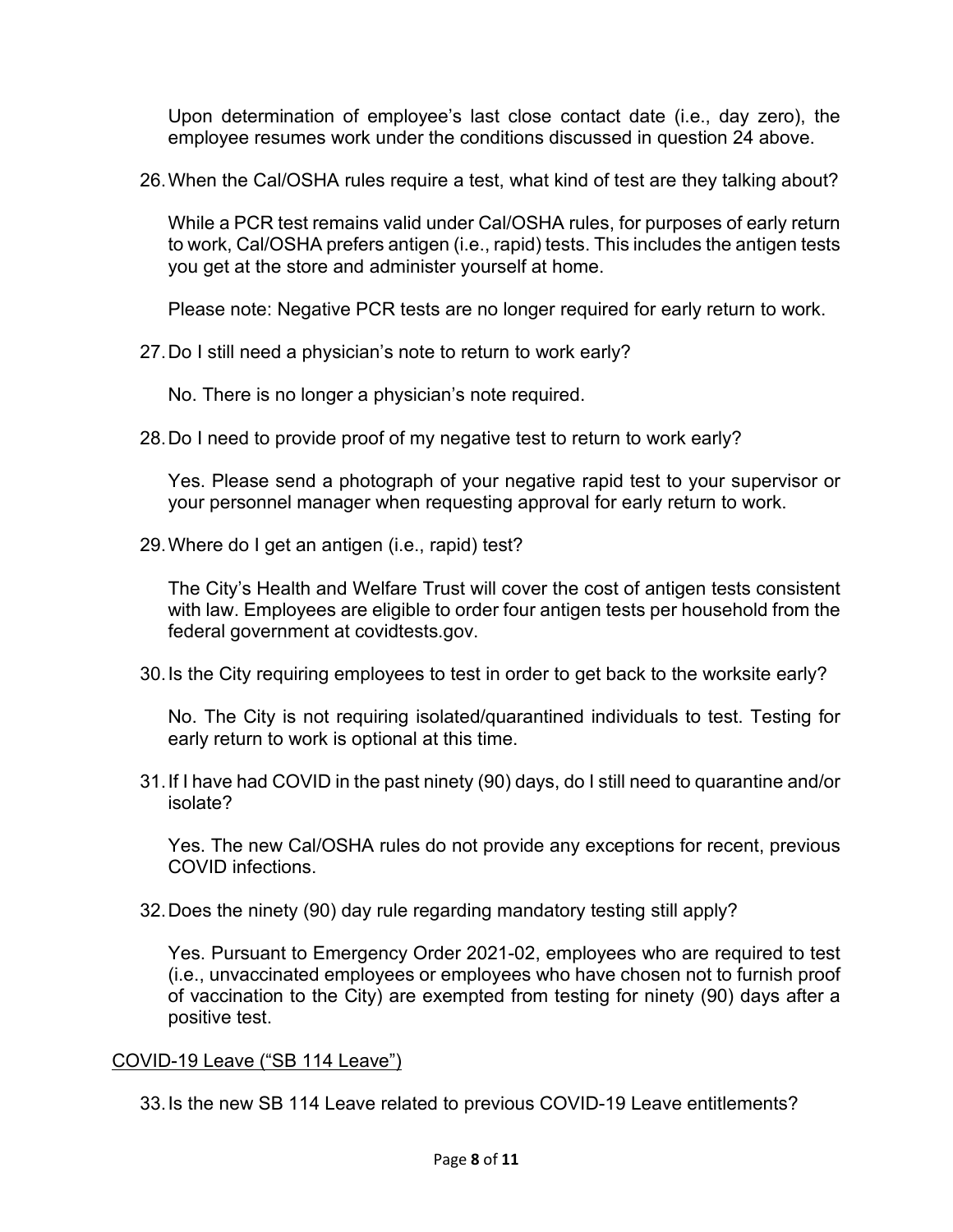No. Irrespective of whether employees used any or all of previous COVID-19 Leave entitlements, they are eligible to use all time afforded to them under SB 114.

34.When is SB 114 Leave effective?

SB 114 is effective starting Saturday, February 19. 2022. The Leave entitlement is retroactive to January 1, 2022 and expires September 30, 2022.

35.What does retroactive mean?

It means if you took leave from work for a qualifying reason under SB 114 from January 1, 2022, to February 18, 2022, you will be able to elect to have your leave balances refunded, or Leave Without Pay recompensated, up to the applicable maximum amount of SB 114 Leave available to you.

36.How much SB 114 Leave am I entitled to?

SB 114 Leave is different from previous COVID-19 Leave entitlements in that it is broken up into two distinct categories, with different criteria for use. Each of the two categories entitles an employee to a maximum of the number of hours worked in a week's time. Most full-time employees will be eligible for a maximum of forty (40) hours per category. Part-time employees, or employees working atypical shifts, such as Firefighters, should consult their department's Personnel Manager to understand their allotment.

Since there are two distinct categories, an employee is entitled to up to a maximum of the number of hours worked in a two-week period. Most full-time employees will be eligible for a maximum of eighty (80) total hours.

37.What are the categories?

Category A:

- 1) Employee is subject to a quarantine or isolation period related to COVID-19 by state or local health order/guidance or federal Centers for Disease Control and Prevention; or
- 2) Health care provider advised employee to isolate or quarantine due to COVID-19; or
- 3) Employee is attending a COVID-19 vaccine or vaccine booster appointment for themselves or a family member; or
- 4) Employee is experiencing symptoms or caring for a family member experiencing symptoms related to a COVID-19 vaccine or vaccine booster that prevent the employee from working or teleworking; or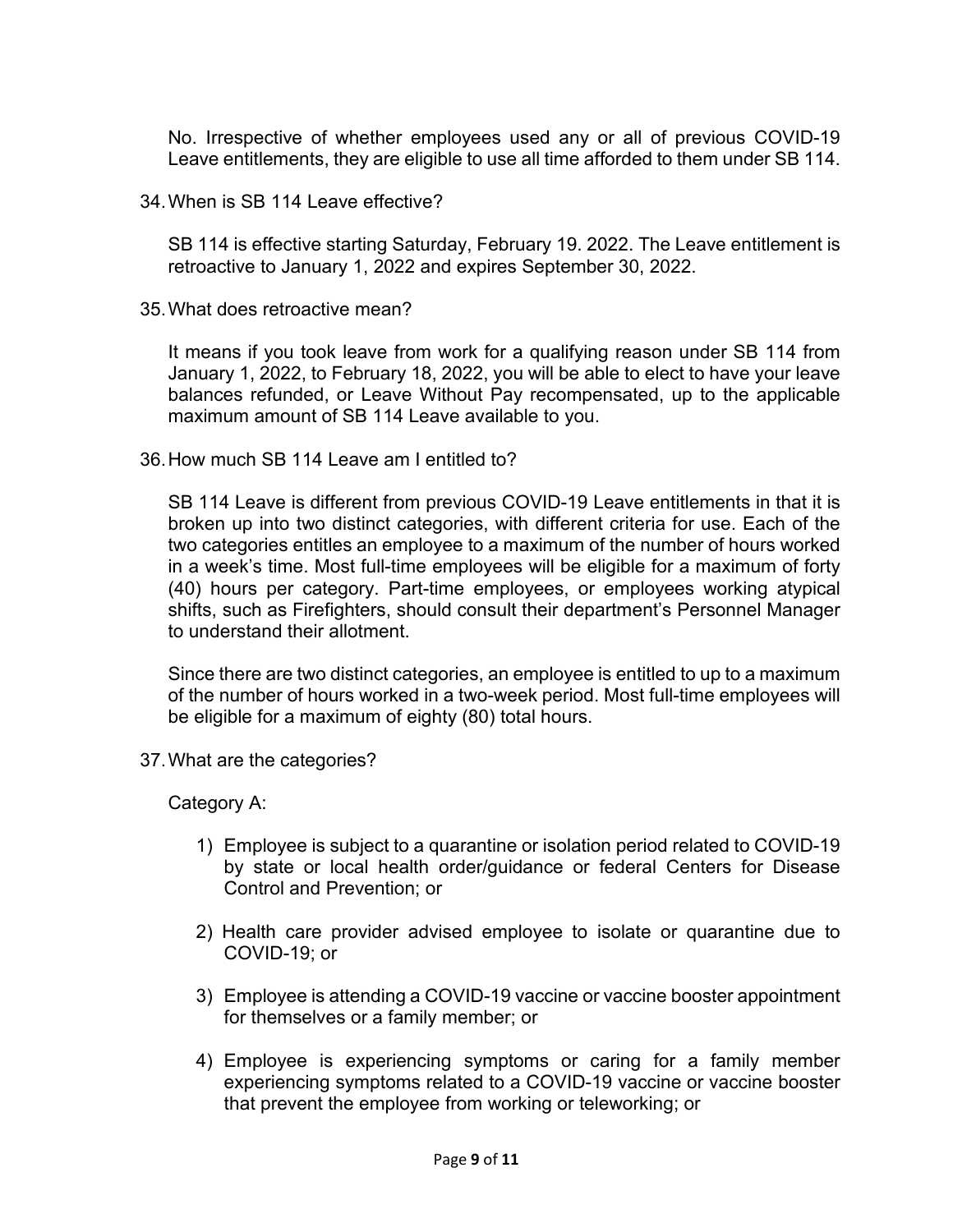- 5) Employee is experiencing symptoms of COVID-19 and seeking a medical diagnosis; or
- 6) Employee is taking care of a family member who is subject to a quarantine or isolation period related to COVID-19 by state or local health order/guidance or federal Centers for Disease Control and Prevention; or employee is taking care of a family member who has been advised by a health care provider to isolate or quarantine due to COVID-19; or
- 7) Employee is caring for a child whose school or place of care is closed or otherwise unavailable for reasons related to COVID-19 on the premises.

# Category B:

If an employee tests positive for COVID-19 or the employee is providing care for a family member who tests positive (i.e., biological, adopted, or foster child, stepchild, legal ward, or child to whom the employee stands in loco parentis regardless of the age or dependency status; biological, adoptive, or foster parent, stepparent, legal guardian of an employee or employee's spouse or registered domestic partner, or a person who stood in loco parentis when the employee was a minor child; a spouse; registered domestic partner; grandparent; grandchild; or sibling).

38.Do I get to designate which category I want to use?

Yes. The employee elects which category, and how many hours in each category, the employee would like to use for a qualifying reason.

For example, if an employee tests positive for COVID-19 and is unable to work or telework, they may decide to use three days of category B leave. On the fourth day, the employee's child may become symptomatic for COVID-19, and the employee needs to care for them for two days. Therefore, the employee may designate days four and five as category A.

39.Can I cash out my SB 114 Leave?

No. SB 114 Leave is provided for use consistent with the statute and will expire on September 30, 2022.

40.If I use up my SB 114 Leave, will it be replenished?

No. SB 114 Leave is not replenished, and each employee will only be entitled to up to the maximum amount of Leave under each category.

41.Do I have to take my SB 114 if I have a qualifying reason?